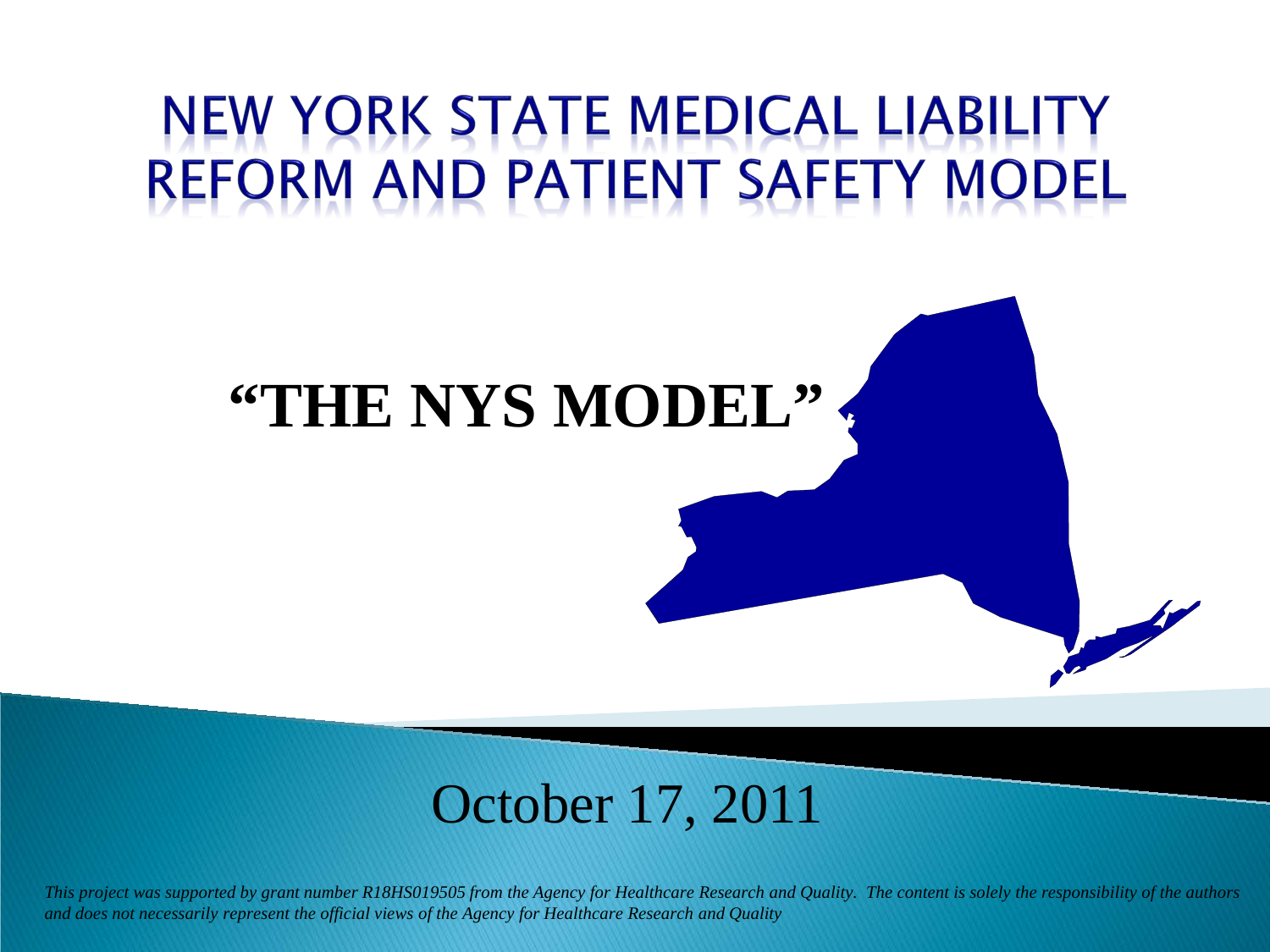New York State Unified Court System New York State Department of Health 5 Academic Medical Centers in New York City

 $\mathcal{L}_\text{max}$  , where  $\mathcal{L}_\text{max}$ 

### Judge Douglas E. McKeon, NYS Supreme Court Richard C. Boothman, UMHC Michelle Mello, HSPH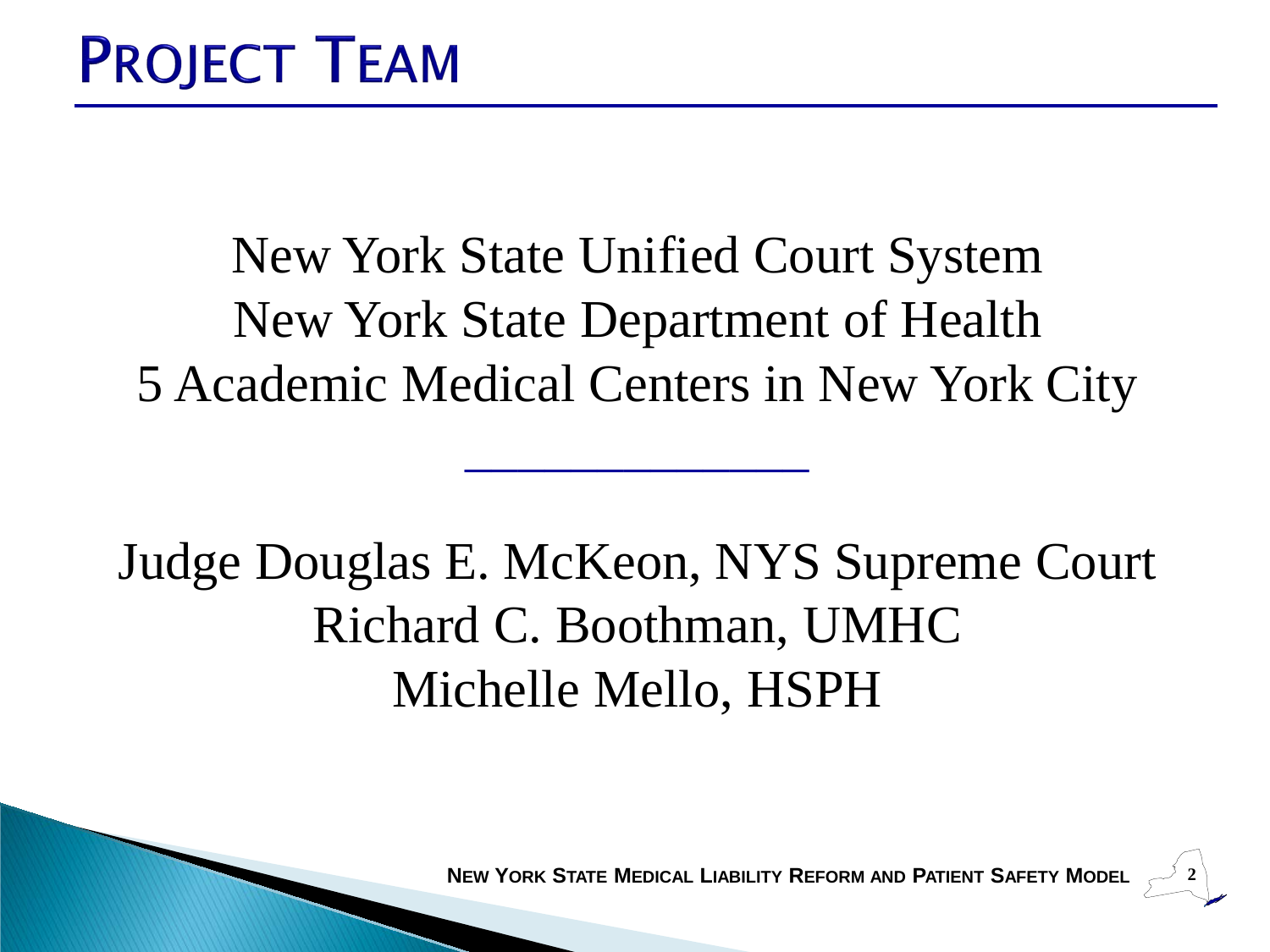# **PROJECT GOALS**

- \* Develop a culture of patient safety
- \* Enable & promote complete adverse events reporting
- Create a Disclosure and Early Settlement Program
- Expand a Judge-Directed Negotiation Program
- Demonstrate the effectiveness of the model
- Disseminate reports and lessons learned
- Expand the NYS Model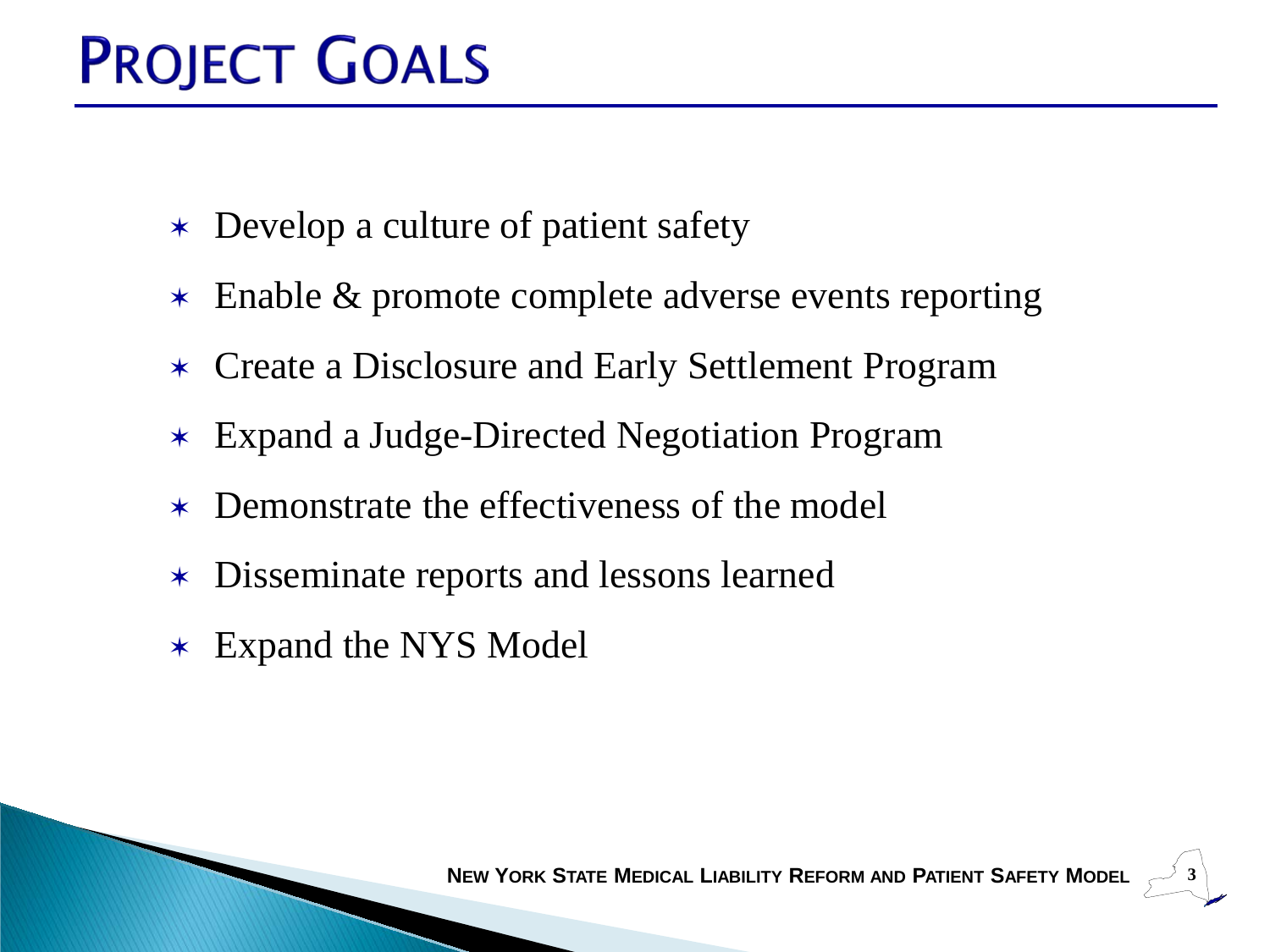# **NYS MODEL**

Medical Liability Reform and Patient Safety - NYS Office of Court Administration

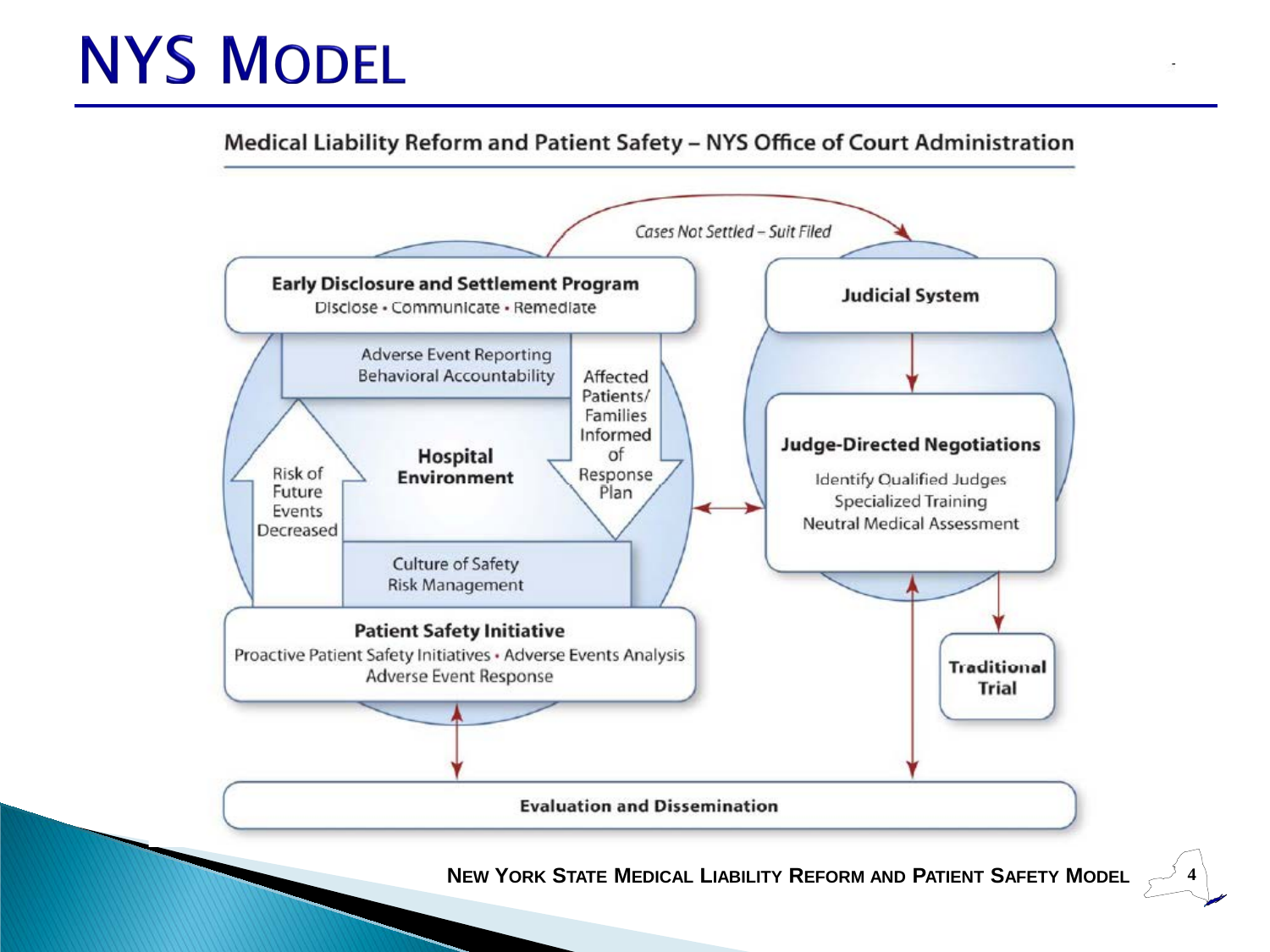Organizations with a positive patient safety culture are characterized by communications founded on mutual trust, shared perceptions of the importance of safety, and confidence in the efficacy of preventive measures.

GOAL : DEVELOP A CULTURE OF PATIENT SAFETY

#### **OBJECTIVES**

- Develop an action plan based on the results of the HSOPS Culture
- Enhance an environment that promotes comprehensive reporting
- Create patient safety initiatives as identified through an adverse event
	- $\checkmark$  TeamSTEPPS training
	- WHO Surgical Checklist
	- Sign outs and handoffs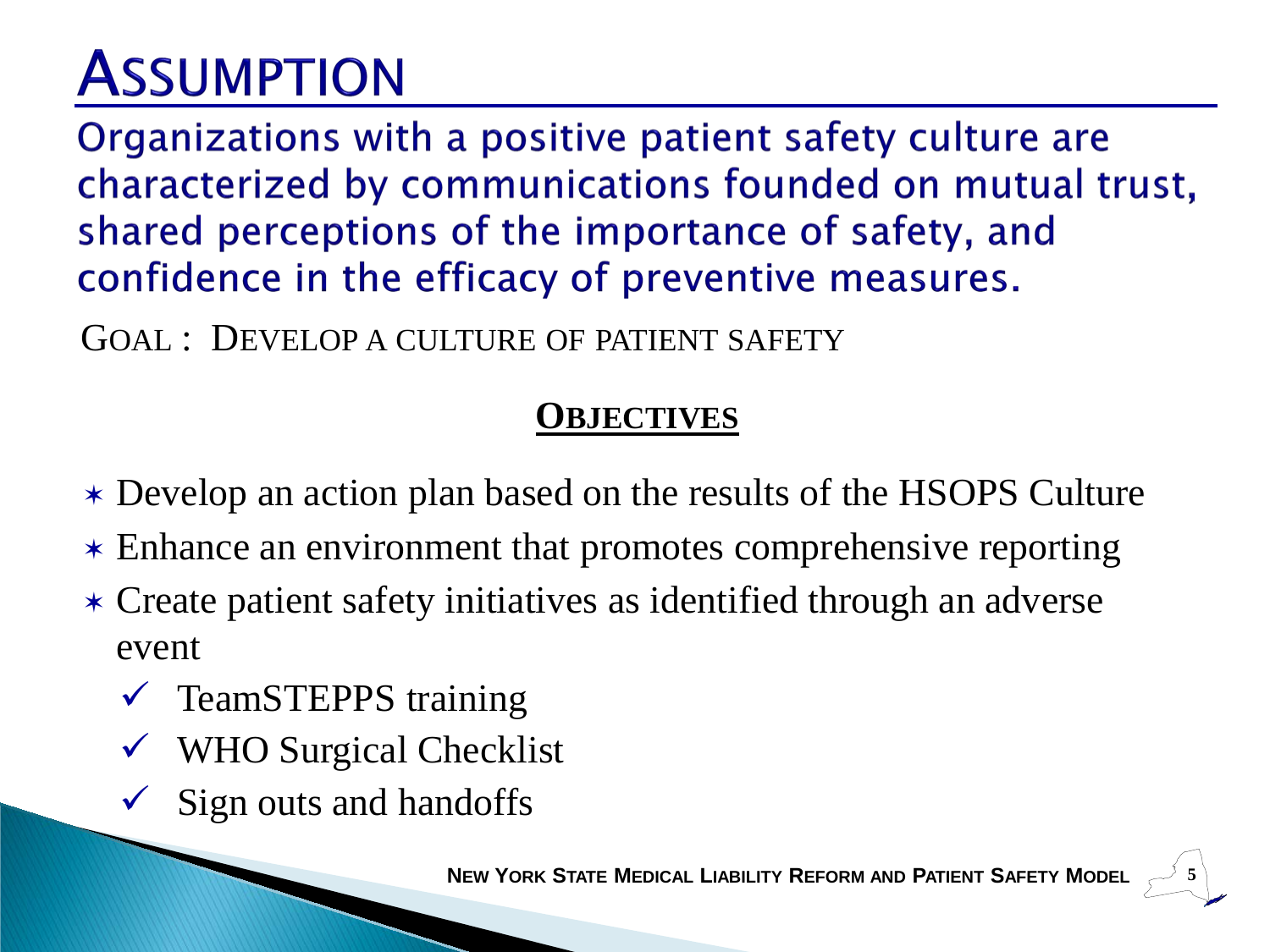Complete adverse event reporting will contribute to early identification of areas in need of clinical improvement to prevent future recurrence

GOAL : DEVELOP A HOSPITAL WIDE ENVIRONMENT THAT ENABLES AND PROMOTES COMPLETE ADVERSE EVENT REPORTING

#### **OBJECTIVES**

- Assess existing reporting system to determine need for
	- $\checkmark$  Increased reporting
	- $\checkmark$  Better analysis of data
	- $\checkmark$  Actionable data
	- $\checkmark$  Easier reporting process
	- $\checkmark$  Feedback to reporters

\* Identify clinical improvements using adverse event data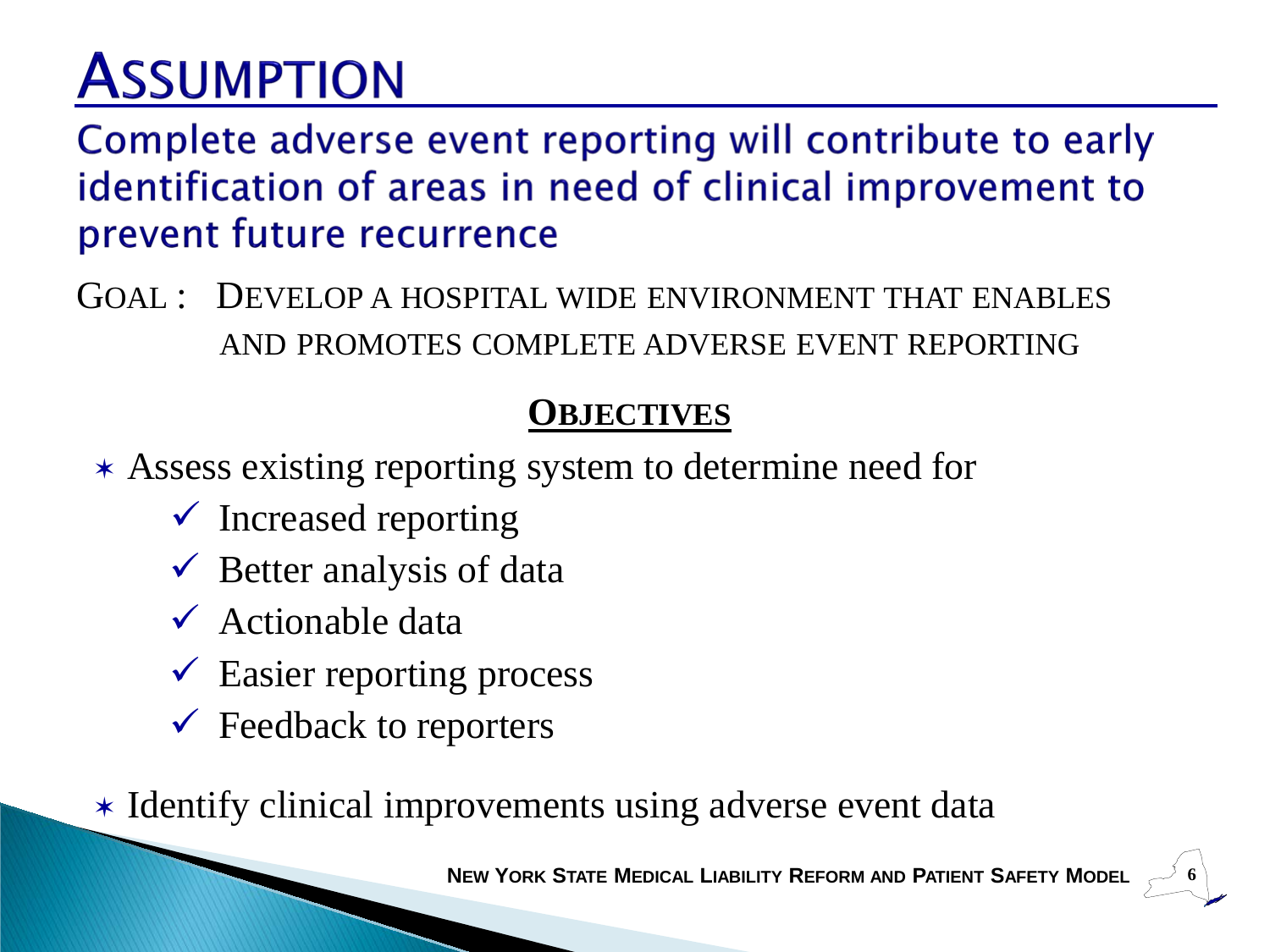A communication and resolution program will promote fairer, quicker compensation for medical injuries and improve provider-patient communication and reduce litigation costs

GOAL : CREATE A COMMUNICATION AND RESOLUTION PROGRAM FOR THE SURGERY DEPARTMENT

#### **OBJECTIVES**

- Develop policies and procedures for adverse event response and settlement
- Provide training for disclosure and communication
- \* Implement the program and gather and analyze data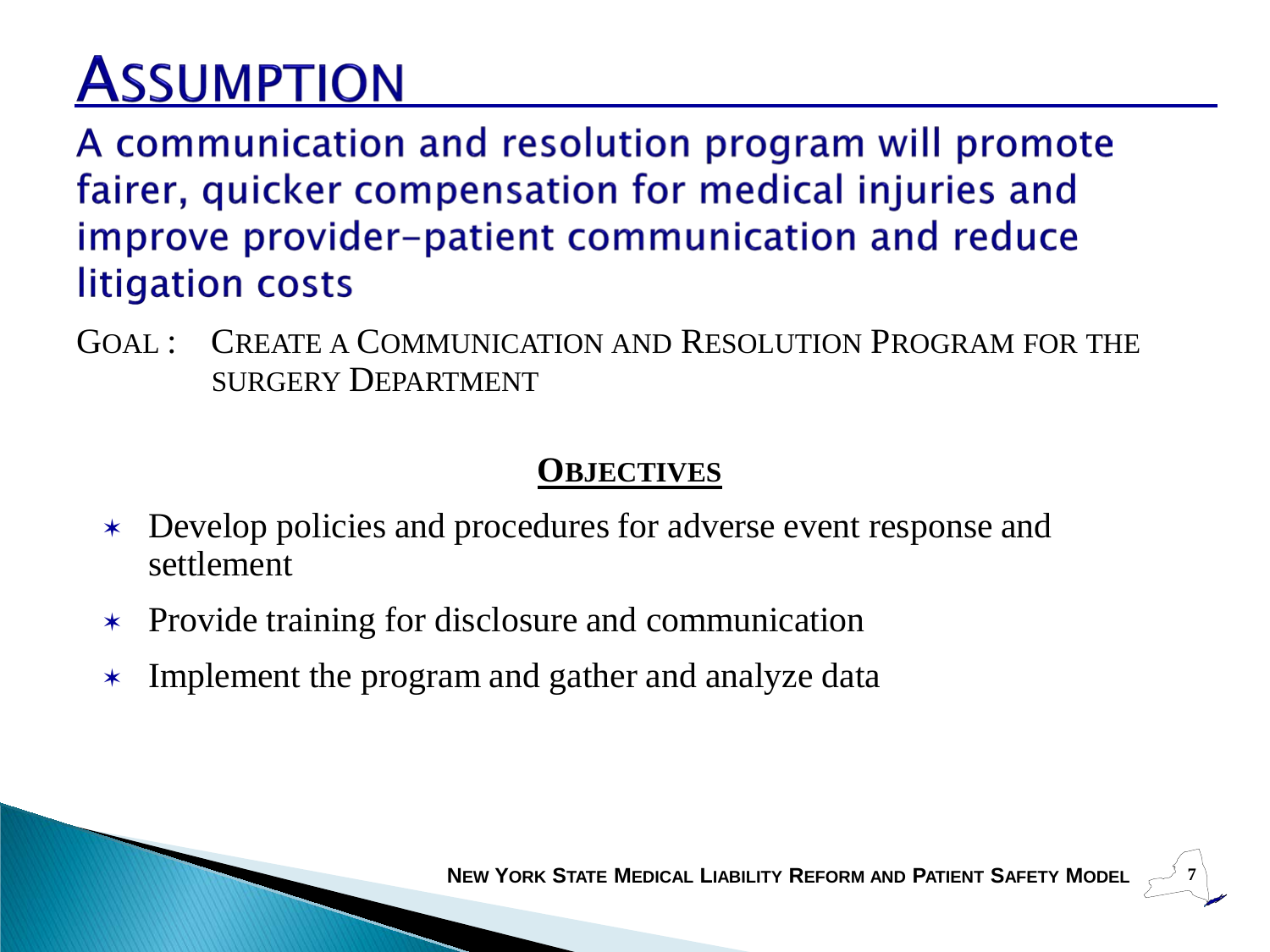### **Expanding and Enhancing a Judge-Directed Negotiation** Program will save money and time

- Identify judges to participate in judge-directed negotiations
- Train judges in targeted medical knowledge
- Train judges in enhanced negotiation and mediation techniques
- \* Provide neutral RN/JD for medical expertise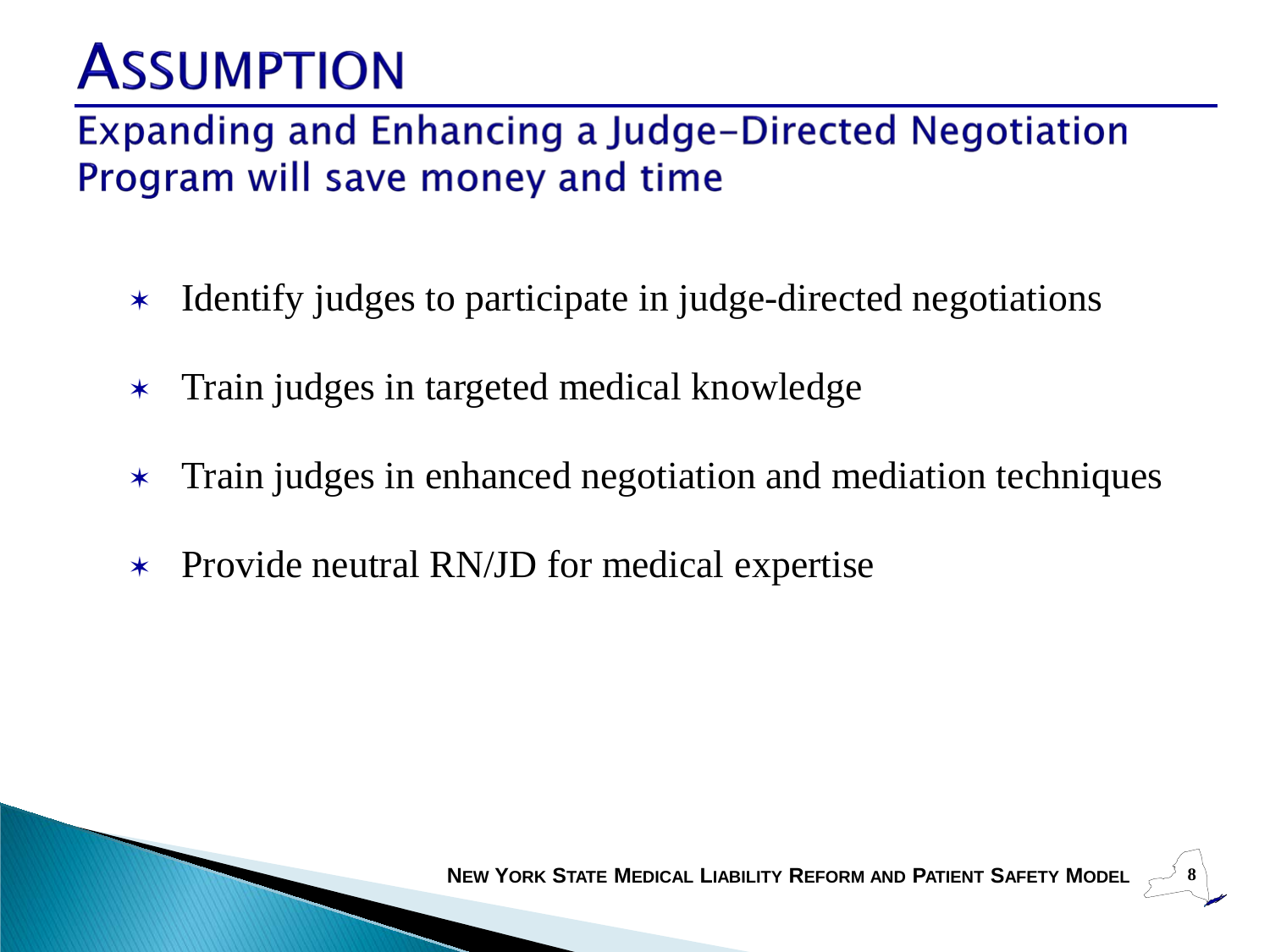# **ACCOMPLISHED TO DATE**

### **PROJECT LEVEL**

- $\checkmark$  Baseline administration of the HSOPS culture
- $\checkmark$  Results of survey given to each site with reference to resources for interventions for improvement
- $\checkmark$  Adopted a joint Communication and Resolution Policy
- $\checkmark$  Communication training sessions with hospital administrators, surgeons and perioperative staff
- $\checkmark$  Consensus reached for evaluation elements related to adverse event tracking and
- Created a database and began collection of study metrics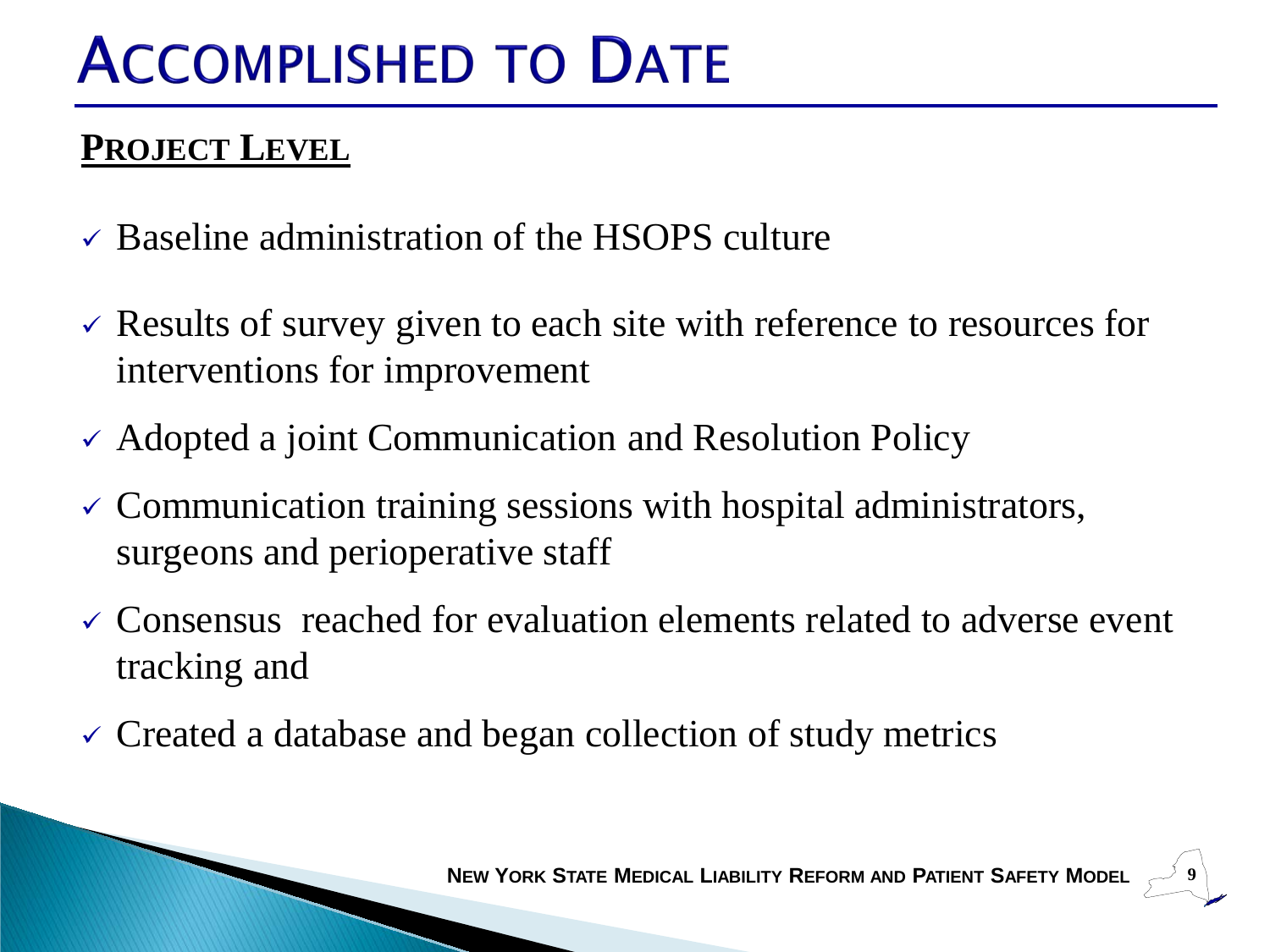# **ACCOMPLISHED TO DATE**

### **AT PARTICIPATING HOSPITALS**

- $\checkmark$  TeamSTEPPS training
- $\checkmark$  Development and adoption of a surgical safety checklist
- $\checkmark$  Feedback and discussion of culture survey results
- $\checkmark$  Review of internal processes to document and standardize, examine inconsistencies if present
- $\sim$  Aligning project goals with the Surgery and Anesthesiology Clinical Leadership